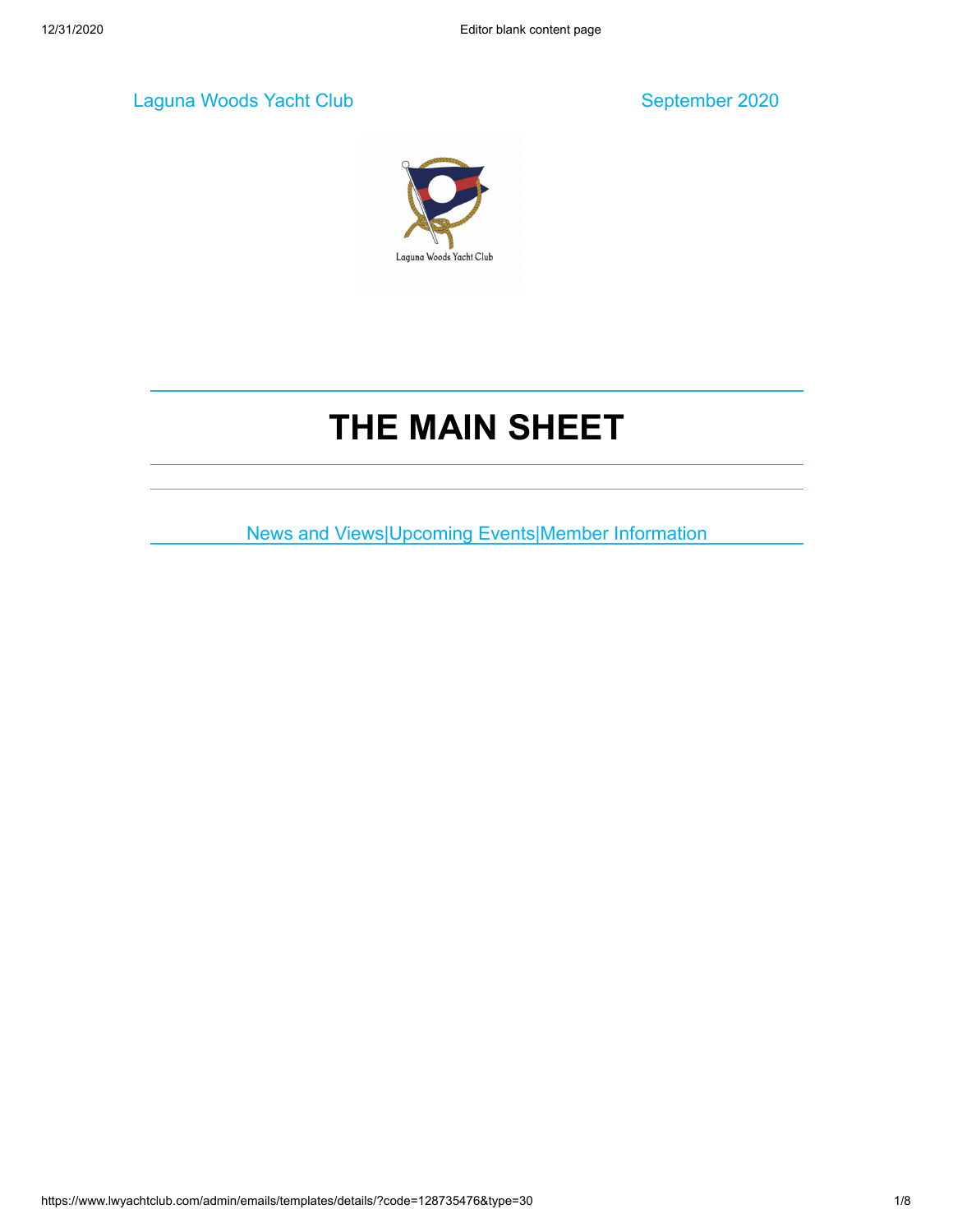### *LWYC Board of Directors and Committee Chairs*

*Board of Directors*

- Commodore Wayne Carlson
- Vice
	- Commodore Pat Rojek
- Rear Commodore - Glenn Brown
- Secretary -Tracy Rich
- Treasurer Jim Updike
- Staff
- Commodore Lloyd Chase
- Staff Commodore - Darrel Vorderstrasse

*Committee Chairs*

- Sailing Academy - Tammy Rones
- Skippers **Darrel** Vorderstrasse
- Social Doris Vanzandt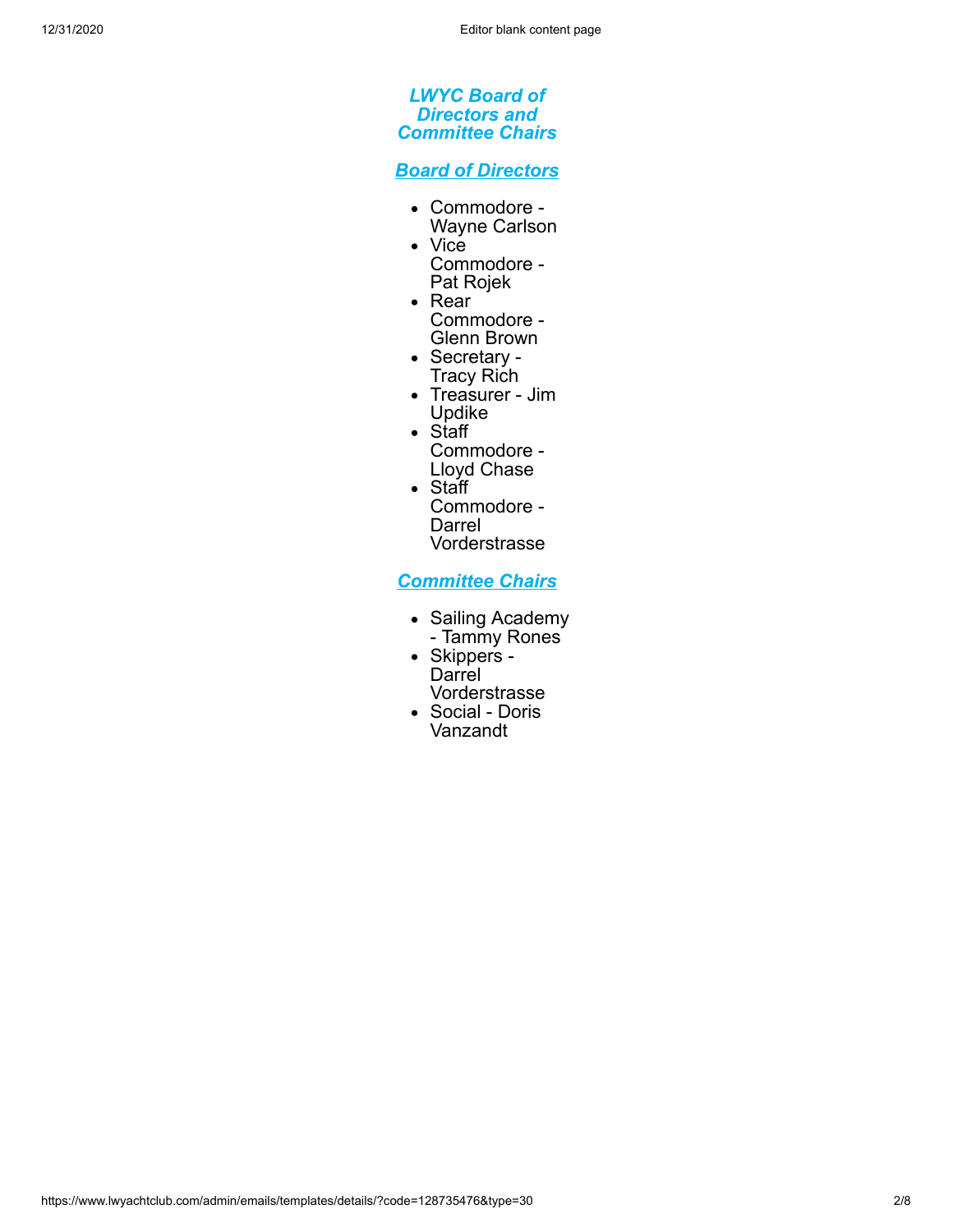12/31/2020 Editor blank content page



The Commodore's Corner

Wayne Carlson

Hey Sailors!

After moving from the Upper Midwest I never thought that I would say this; I can feel fall in the air! Mornings are a bit nippy and the sea air is very fresh. The on-shore winds make it possible to forget (if only for a few hours) that the fires are still raging north of us.

Fall also is yet another measure of how long we have been dealing with Covid-19 and the associated restrictions; my calculations are 8 months and counting. The actions implemented to minimize the spread of the virus have caused us to change many of the club activities we have enjoyed for years. The restrictions also have challenged us to become more creative in our approach to our personal interactions. Rather than putting the Hiatus into storage for the duration of the pandemic the club "got creative"and developed a sensible plan to safely return members to the water. Let's use the same creative spirit to reestablish our long tradition of monthly Happy Hours, in a format that provides safe social interaction. The LWYC Social Committee has been challenged to propose a plan for "Mini Happy Hours"; small gatherings of club members, at a variety of locations, that will allow for safe and relaxed social interaction. Stay tuned for more information.

The world around us has changed and, rather than resisting those changes lets get creative and find ways to thrive in this new environment.

Happy sailing!

Wayne



https://www.lwyachtclub.com/admin/emails/templates/details/?code=128735476&type=30 3/8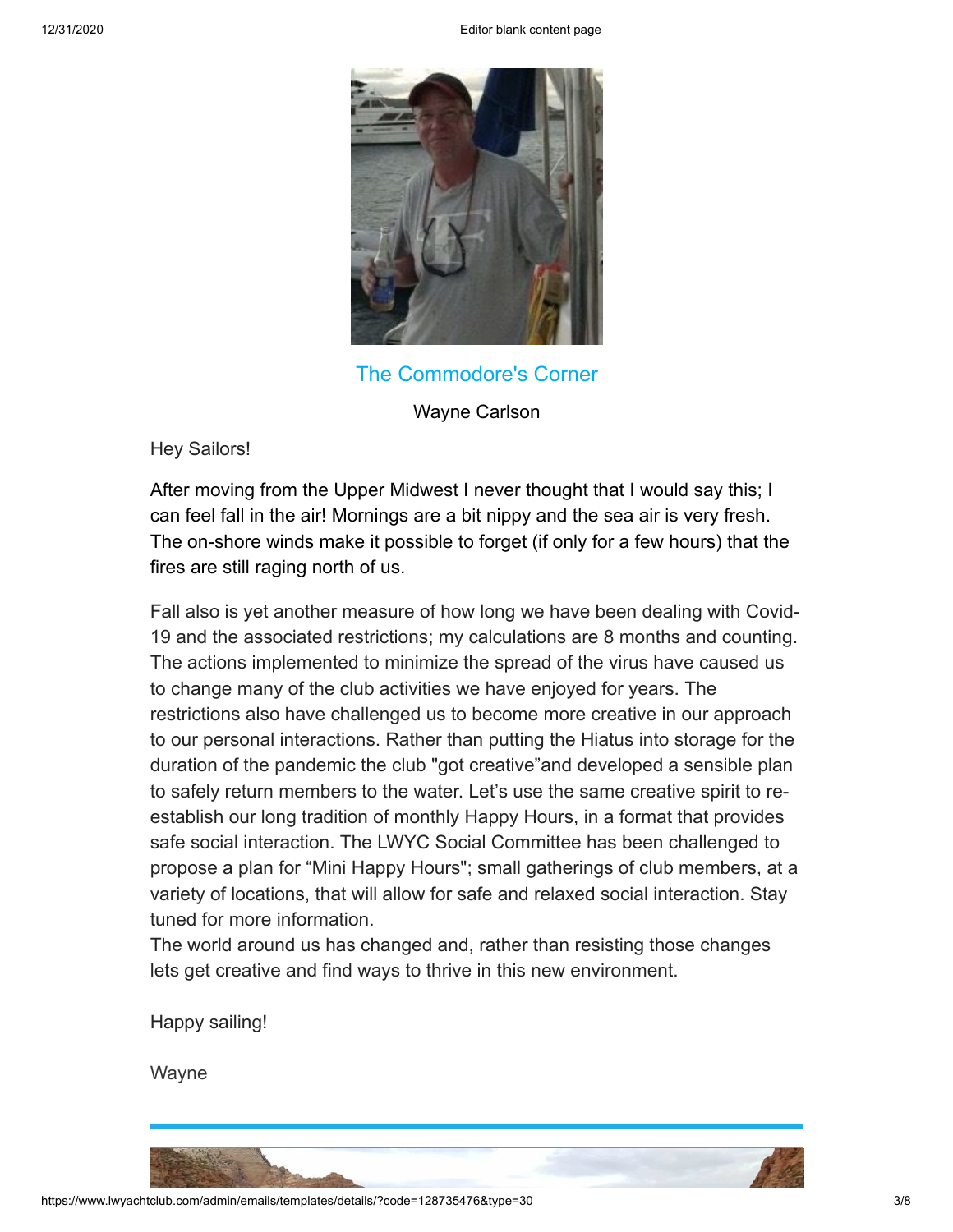

## **Meet Your Board Secretary Tracy Rich**

There are few activities in life that effectively get people out of their heads and totally into the joy of the moment. For me, sailing is one of them. I love the ocean, which is my absolute favorite natural phenomenon. Furthermore, the experience of sailing offers joy, relaxation, excitement and freedom.

My first opportunity to sail arose when I was 17 and a friend invited me to go out on his hobbi cat. I was immediately hooked. Unfortunately, school, work and familial obligations prevented me from actively pursuing what felt like a passion from the start. Nevertheless, over the years, I took advantage of every opportunity that presented itself to climb onboard a sailboat and experience all of the benefits that sailing has to offer. I purposefully chose vacation spots on the water to make this possible. My friends and I, all novice sailors at best, rented sailboats whenever possible, learned what we could through hands on experience, and attempted to stay afloat and bring the boat back in one piece. However, I knew that when I had more free time, a precious commodity in prior years, I would make sailing a top priority.

When I finally retired after many years working as an attorney for NBCUniversal, I purposefully looked for a retirement community that made sailing readily available This was one of my major motivations for moving to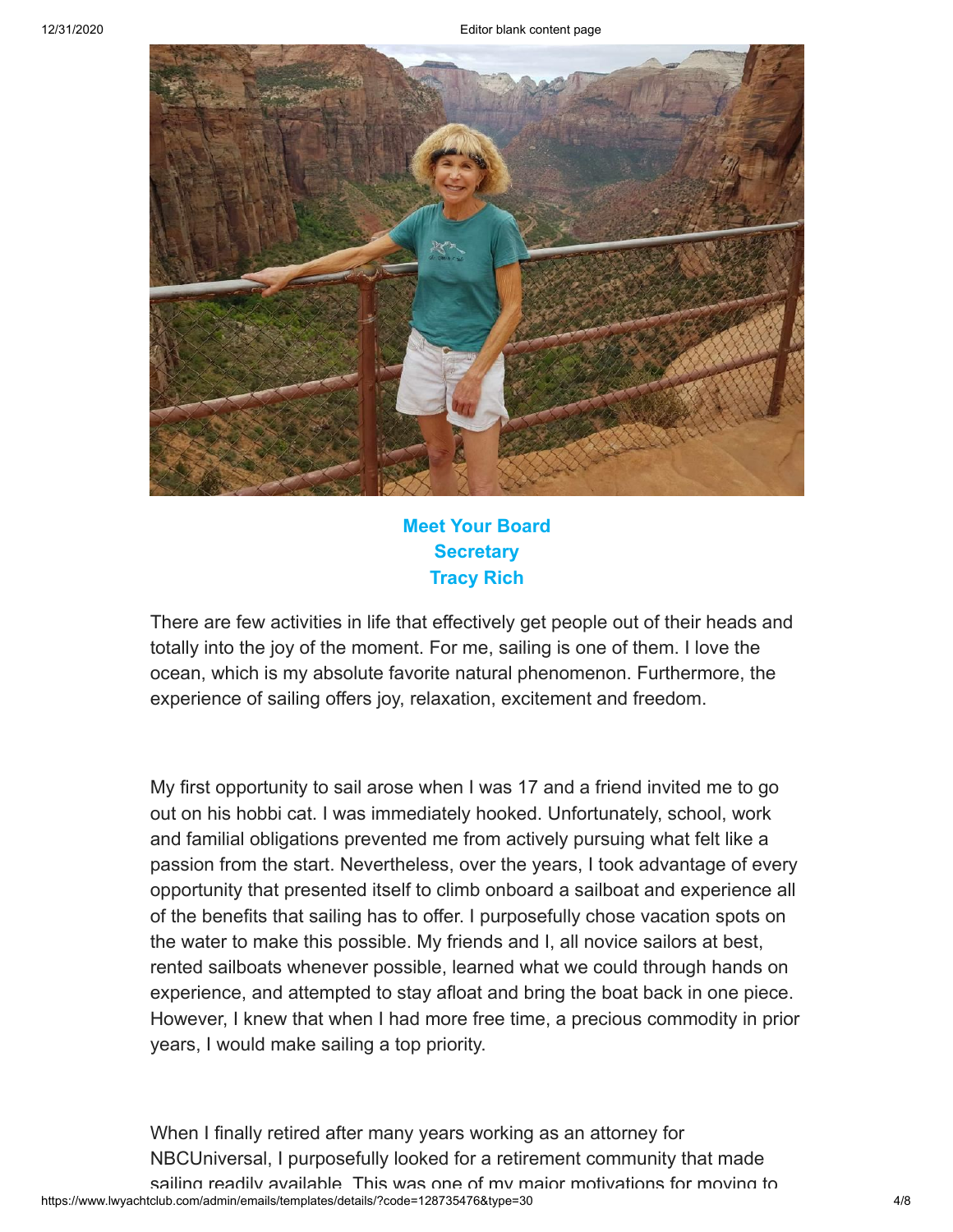#### 12/31/2020 Editor blank content page

sailing readily available. This was one of my major motivations for moving to Laguna Woods, and I was thrilled to discover the Yacht Club. It has provided the opportunity to frequently sail on the Hiatus and share the comradery of fellow members who have the same passion. Additionally, the club offers the opportunity to learn sailing skills in a supportive and fun environment. And on top of everything else, I have made numerous close friends through both the sailing experiences and the club's social activities.

I am looking forward to many more years of sailing and enjoying everything the Yacht Club has to offer.

## **"Mini Happy Hour" Experiment**

Since the early days of the Covid-19 pandemic, the safety of our membership has been the highest priority of the LWYC Board. Initially, all activities were suspended. In May we resumed our monthly membership meetings using the Zoom video platform. In mid-June, after careful consideration and study, we resumed a modified day sailing program with limited crew size, masking and social distancing requirements, and sanitizing of touchpoints before and after each sail.

In October we plan to experiment with a modified form of another LWYC favorite – the Happy Hour. For most LWYC members the second Friday of each month was a happy time to gather with old friends, make new friends, enjoy food and drink, and share our common love of sailing. While Covid has made such large gatherings impossible for now, we have been giving thought to how we might be able to have similar (albeit smaller) gatherings. We need to do this in a manner that is safe and consistent with state and county guidelines.

Participation in this program would be entirely voluntary. We understand and respect that many of our members are being especially cautious with social interactions. A solicitation will be going out in early October for members to opt-in. Assuming that enough are interested, we would randomly assemble small groups of 6 to 10 people. The groups would find a safe outdoor environment (patio, park, etc.) to meet, social distancing would be practiced, no shared food and drink (BYOE – Bring Your Own Everything). We hope to have this program going on or about October 16 (the second Friday in October). Look for more information coming soon via e-mail.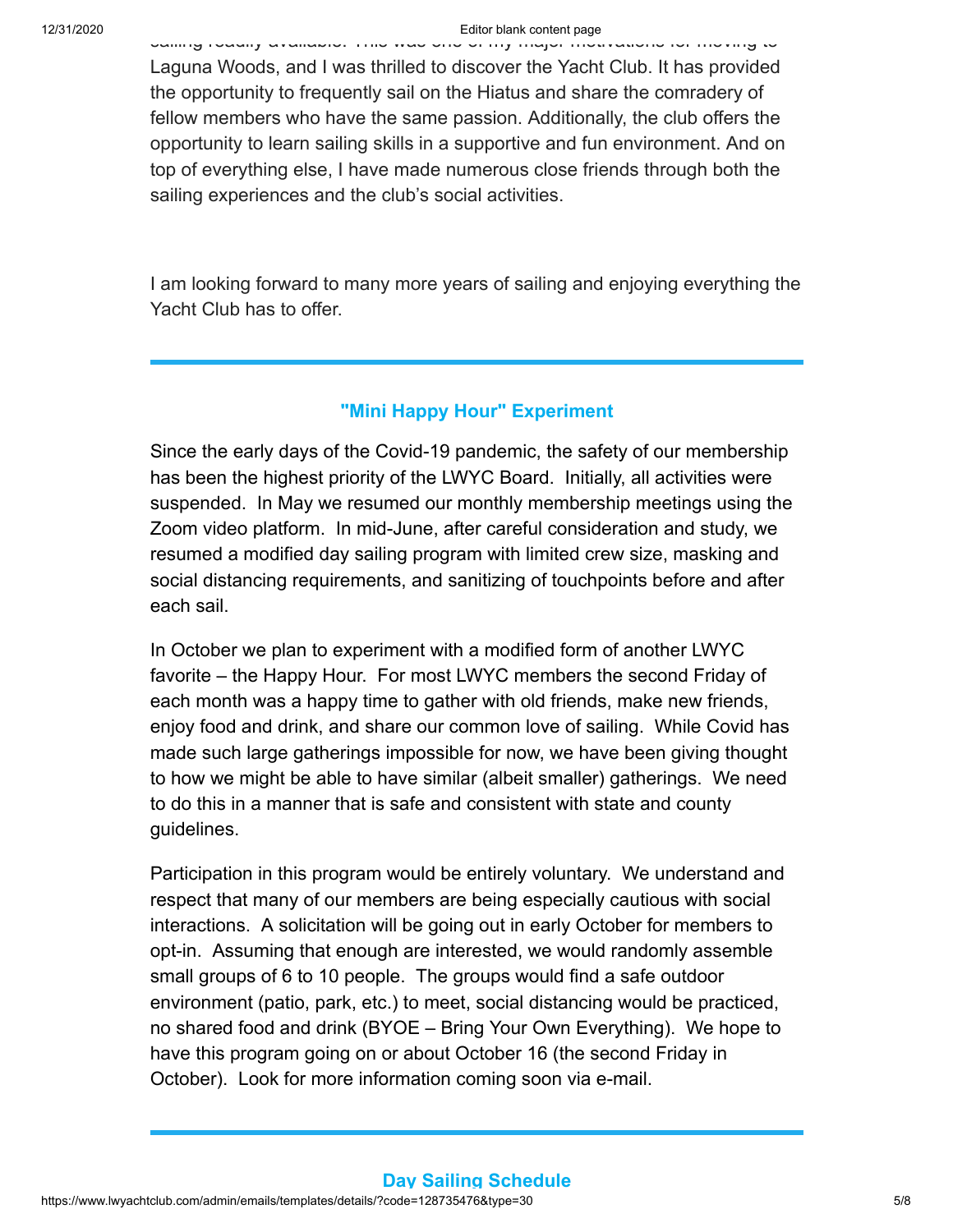A necessary part of our reopening of the day sailing program during the Covid-19 pandemic was a reduction in crew size so that some form of social distancing could be practiced on the boat. This reduction in the inventory of sailing slots has had the effect of making it more difficult for members to book sailing opportunities. To partially address this, we have expanded the sailing calendar to six days per week, but still many members have found it difficult to reserve sailing slots. Some members have also complained that it has been unclear when a new month's sailing dates would open on the website calendar.

To address these concerns, and to make it easier for more members to enjoy day sailing, several changes have been made to the scheduling process. Previously sailing dates for a given month were opened more than one month in advance. For example, under the old system, sailing dates for November would have become available sometime in the latter part of September. This long lead time has had the unintended consequence of increasing cancellations as it is sometimes difficult to foresee events that far in the future. This system was also confusing since the exact date and time when reservations could be made was not known.

The new process changes scheduling in three ways. First, sailing dates will open in the middle of the prior month. Specifically, sailing dates for November will open in mid-October. Second, the date and time that scheduling will become available on the website will be announced to the membership by email approximately 1 week in advance. This will make the scheduling process more transparent and give all members equal access to the available slots. Finally, each member will be limited to a total of 4 requests for a sailing slot or a place on the waitlist.

## **A new Jib for Hiatus**

Hiatus is out sailing six days a week and as you can well imagine the sails take a beating (even when we're on a reach... a bit of sailing humor). At any rate, the jib on Hiatus recently had a seam let go and it became apparent (even in True wind...more sailing humor) that our head sail had seen better days.

After considering five sources for our jib replacement, the board decided to go with North Sails out of San Diego. Our new jib will be a 135% Genoa manufactured in a more durable cross-cut design. We decided to go with North Sails because they are a local source and they offered a very attractive price. We should see the new sail sometime in November.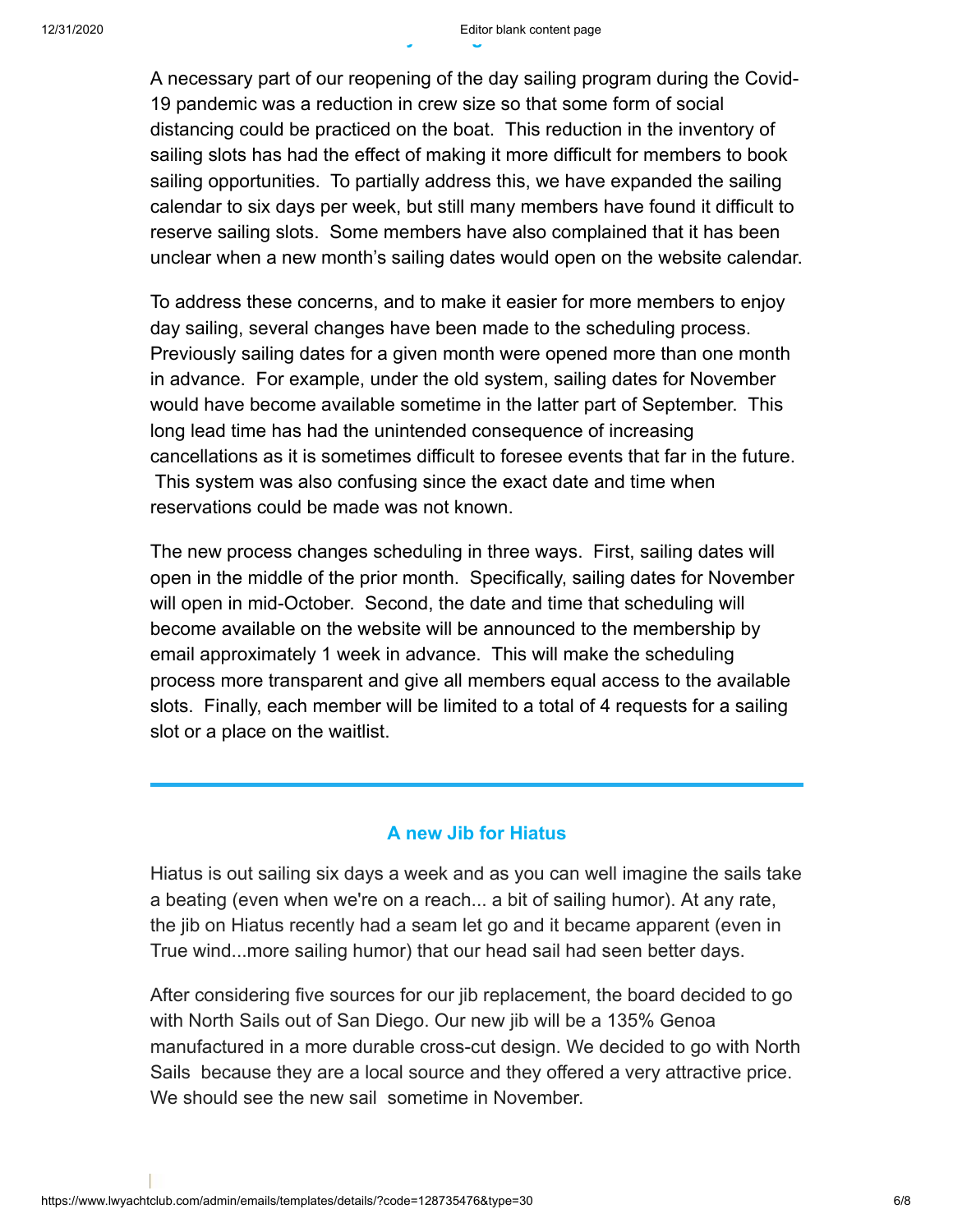